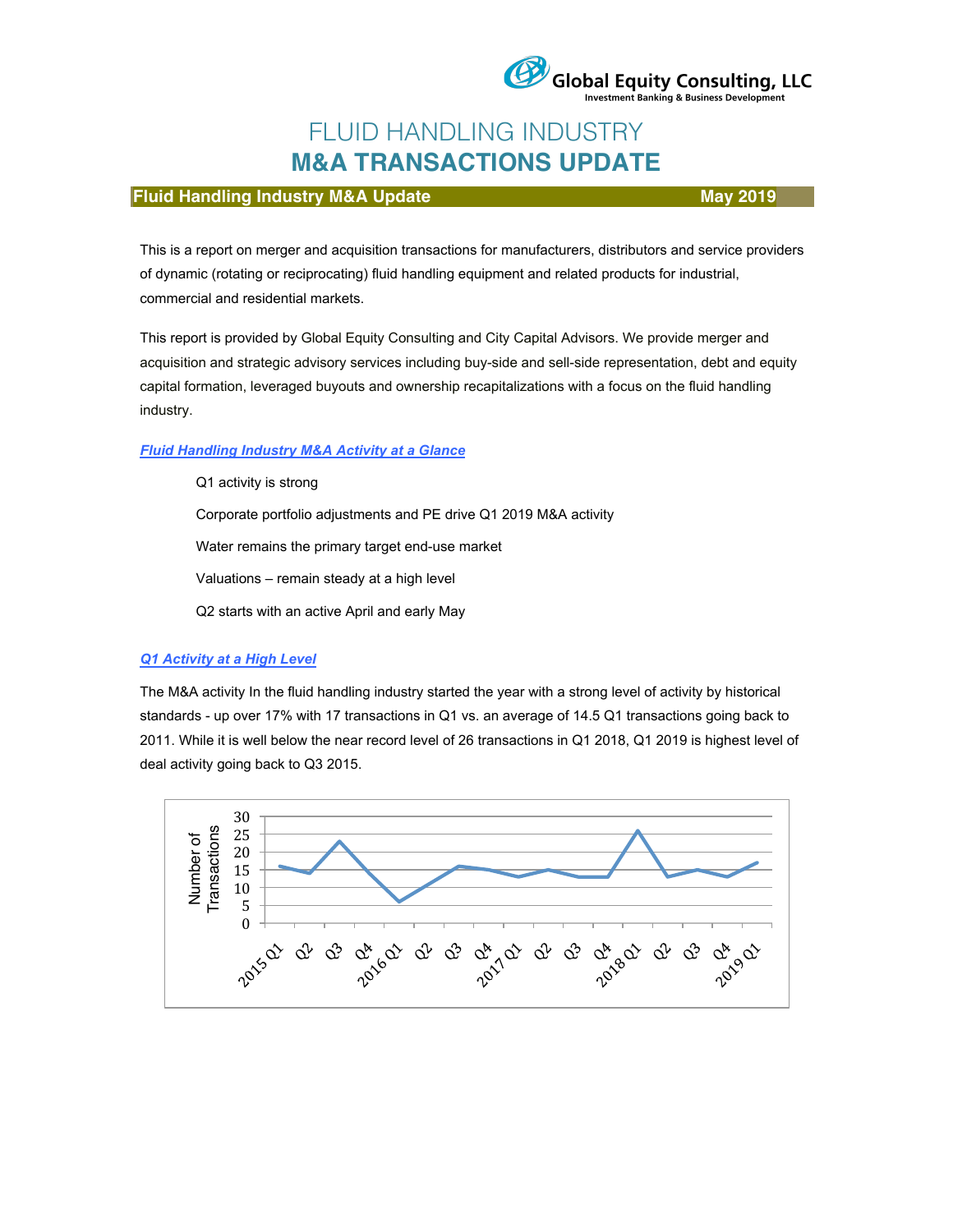

### **Fluid Handling Industry M&A Update May 2019**

#### **Corporate Portfolio Adjustments and PE Drive Q1 2019 M&A Activity**

As anticipated, companies are taking advantage of the favorable M&A market conditions to review their portfolios and to increase their focus on their core strategies.

**Ingersoll-Rand** entered an agreement to acquire **Precision Flow Systems** from **BC Partners Advisors and the Carlyle Group** in a transaction valued at \$1.45 b**illion** and then sells their Industrial division, including the pending PFS transaction to **Gardner Denver** in a transaction valued at \$7.7 billion, creating an increased focus as a pure play climate solutions company while Gardner Denver becomes a \$6.6 billion (pro forma) revenue flow creation and industrial business.

**Weir Group** is selling their flow control business, which serves the power and downstream oil and gas markets, to private equity firm **First Reserve** for \$358 million. This will enable Weir to increase their focus on the after-market dominated end-use markets of mining and upstream oil and gas production.

**Dover Corp** divested **Finder Pompe** to **Gruppo Aturia, part of WPiL India** and acquired **All-Flo Pump Company.** Together the moves reduce Dover's exposure to the upstream energy markets while strengthening their AODD (air operated double-diaphragm) pump portfolio and expanding its geographic and channel reach.

**Thompson Pump & Manufacturing** sold their rental assets and related operations to **United Rentals** in order to invest in and grow its core pump manufacturing operations. Thompson provides pumps for dewatering, sewer bypass, wastewater management and other applications for public works, construction, oil and gas and mining end-use markets.

**Colfax Corporation** announced they are selling their **Air and Gas Handling business** to **KPS Capital Partners**. This transaction follows the sale of the Colfax Fluid Handling business in 2018 and the acquisition of DJO Global (medical technology) in Q1 2019. According to the company this completes their strategic realignment to diversify their end-market exposure, reduce cyclicality, and increase profitability. It will also enable Colfax to pursue bolt on acquisitions their Medical Technology and Fabrication Technology segments.

**SPX Flow Inc** has announced their plan to sell their \$500 million annual revenue power and energy business consisting engineered pumps, valves and filtration technology. The sale will enable SPX Flow to focus on building its process solutions enterprise currently consisting of its Food and Beverage and industrial segments as well as their Bran+Luebbe metering pump product line.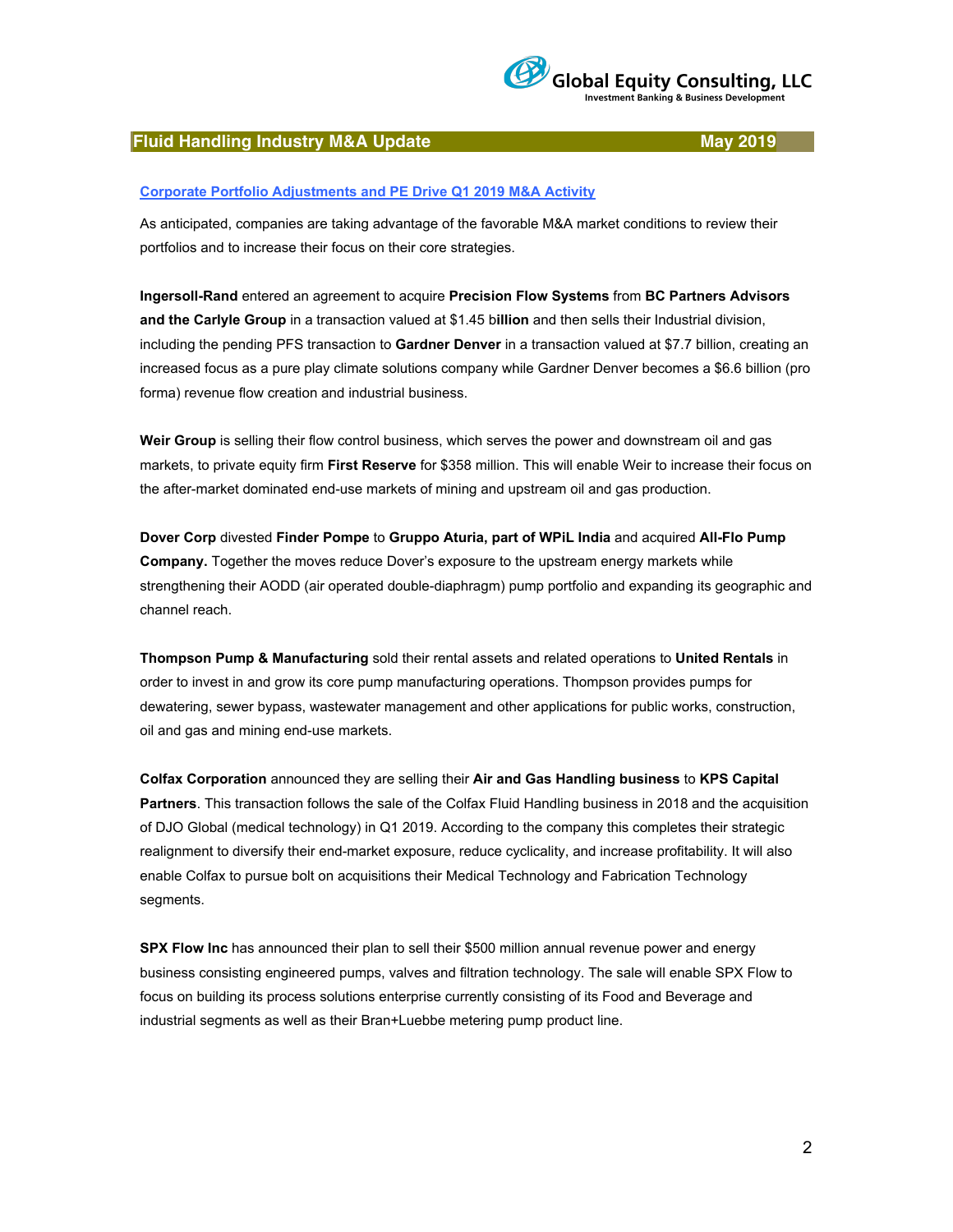

## **Fluid Handling Industry M&A Update May 2019**

#### *Private Equity Continued to be Active in the Fluid Handling Industry in Q1*

**May River Capital,** together with **Longview Asset Management** and **Knox Capital Holdings merged** Connecticut based pump manufactures Stancor LP and BJM Pumps LLC. The merged companies will be part of May River Capital portfolio company **Industrial Flow Solutions**. In Q1 May River also announced their acquisition of **Marion Process Solutions** a manufacturer of industrial mixers and blenders.

**Genstar Capital** acquired major industrial distributor **Ohio Transmission Corporation (OTC)** from **Irving Capital.** OTC serves over 13,000 customers in a variety of end-use markets including transportation, industrial machinery, metals, chemicals and food and beverage from 38 branch locations. OTC has completed 16 acquisitions since 2010.

**Silverfleet Capital** portfolio company Pumpenfabrik Wangen GmbH is acquiring the Hygienic Progressing Cavity Pumps (MX range) division of Knoll Maschinenbau GmbH.

**Carousel Capital** based in Charlotte NC acquired Pelham (Birmingham) Alabama based Process Barron, a provider of air and material handling equipment from the **Sterling Group**. Process Barron (formerly Process Equipment) manufacturers and installs process fans and material handling systems for the pulp and paper, power, steel, cement, food and agricultural sectors.

**PumpMan Holdings LLC,** a provider of pump systems and on-site maintenance and repair services for commercial, industrial and municipal water pump systems, completed its tenth acquisition since becoming a portfolio company of **Soundcore Capital Partners** in 2016. in April PumpMan announced the completion of its acquisition of Astoria NY based **ABC Electric Corp.** who provides service and repair for electric motors, variable frequency drives and electro-mechanical controls.

**XPV Water Partners,** a growth equity investor based in Toronto Canada and focused on investing in companies related to the treatment and management of the world's water resources, has invested In **Holland Pump Company.** Holland is a specialty pump rental and dewatering solutions provider in the United States.

#### *Water Remains the Primary Target End-Use Market*

Over the recent years water and wastewater have become the primary target end-use market

| Year    | <b>Total Transactions</b> | <b>Water Focused</b> | Percentage |
|---------|---------------------------|----------------------|------------|
| 2016    | 48                        |                      | 14.6%      |
| 2017    | 54                        |                      | 31.5%      |
| 2018    | 67                        |                      | 25.4%      |
| 2019 Q1 | 17                        | a                    | 52.9%      |